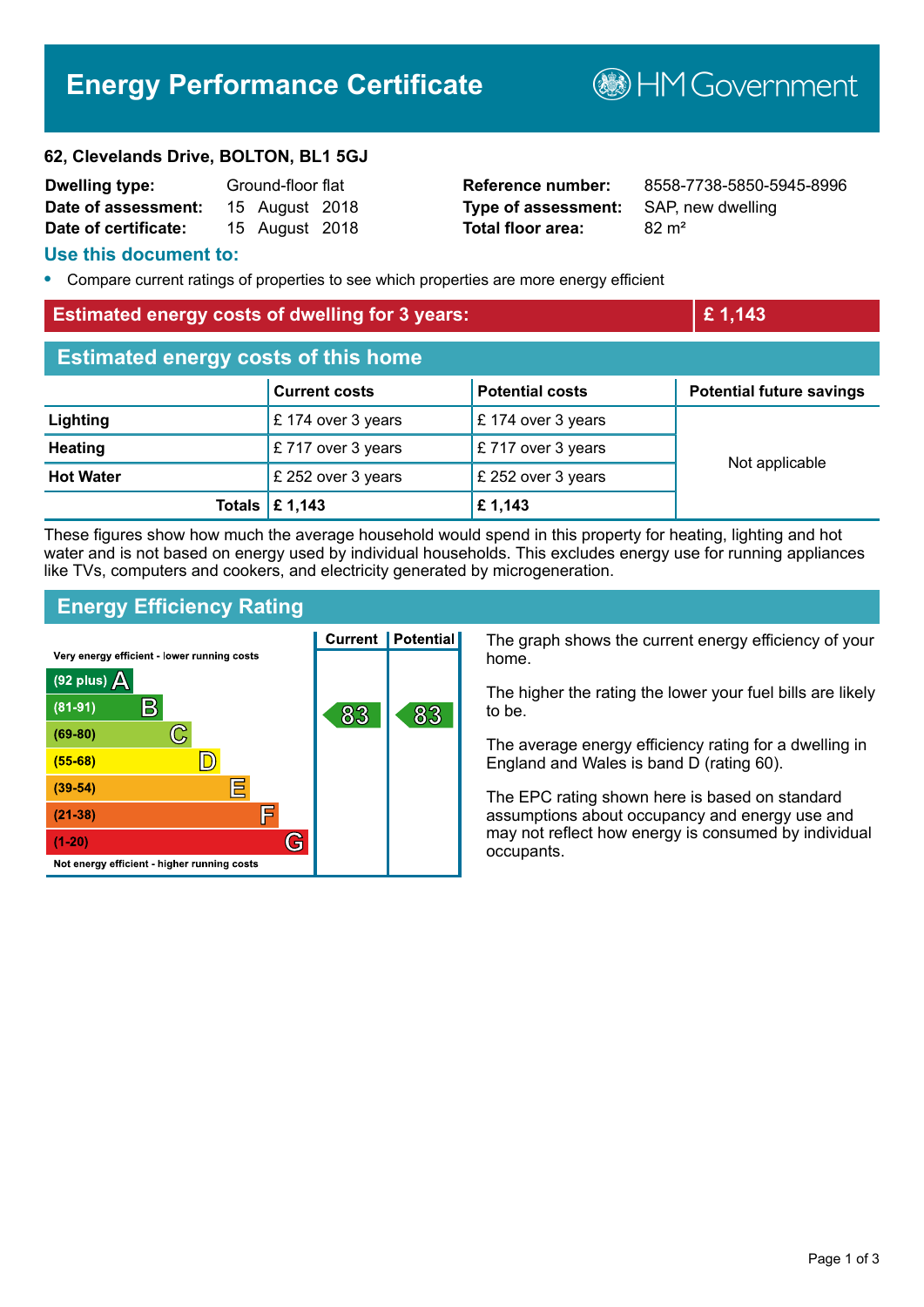#### 62, Clevelands Drive, BOLTON, BL1 5GJ 15 August 2018 RRN: 8558-7738-5850-5945-8996

**Energy Performance Certificate**

## **Summary of this home's energy performance related features**

| <b>Element</b>        | <b>Description</b>                                                       | <b>Energy Efficiency</b> |
|-----------------------|--------------------------------------------------------------------------|--------------------------|
| Walls                 | Average thermal transmittance 0.31 W/m <sup>2</sup> K                    | ★★★★☆                    |
| Roof                  | (other premises above)                                                   |                          |
| Floor                 | Average thermal transmittance 0.19 W/m <sup>2</sup> K                    | *****                    |
| Windows               | High performance glazing                                                 | *****                    |
| Main heating          | Boiler and radiators, mains gas                                          | ★★★★☆                    |
| Main heating controls | Time and temperature zone control                                        | *****                    |
| Secondary heating     | None                                                                     |                          |
| Hot water             | From main system                                                         | ★★★★☆                    |
| Lighting              | Low energy lighting in all fixed outlets                                 | *****                    |
| Air tightness         | Air permeability 4.2 m <sup>3</sup> /h.m <sup>2</sup> (assessed average) | ★★★★☆                    |

Thermal transmittance is a measure of the rate of heat loss through a building element; the lower the value the better the energy performance.

Air permeability is a measure of the air tightness of a building; the lower the value the better the air tightness.

Current primary energy use per square metre of floor area: 100 kWh/m² per year

## **Low and zero carbon energy sources**

Low and zero carbon energy sources are sources of energy that release either very little or no carbon dioxide into the atmosphere when they are used. Installing these sources may help reduce energy bills as well as cutting carbon. There are none provided for this home.

# **Your home's heat demand**

This table shows the energy used for space and water heating by an average household in this property.

#### **Heat demand**

| Space heating (kWh per year) | 3.148 |
|------------------------------|-------|
| Water heating (kWh per year) | 1.860 |

If you built your own home and, as part of its construction, you installed a renewable heating system, you could receive Renewable Heat Incentive (RHI) payments. The estimated energy required for space and water heating will form the basis of the payments. For more information, search for the domestic RHI on the www.gov.uk website.

#### **Recommendations**

None.